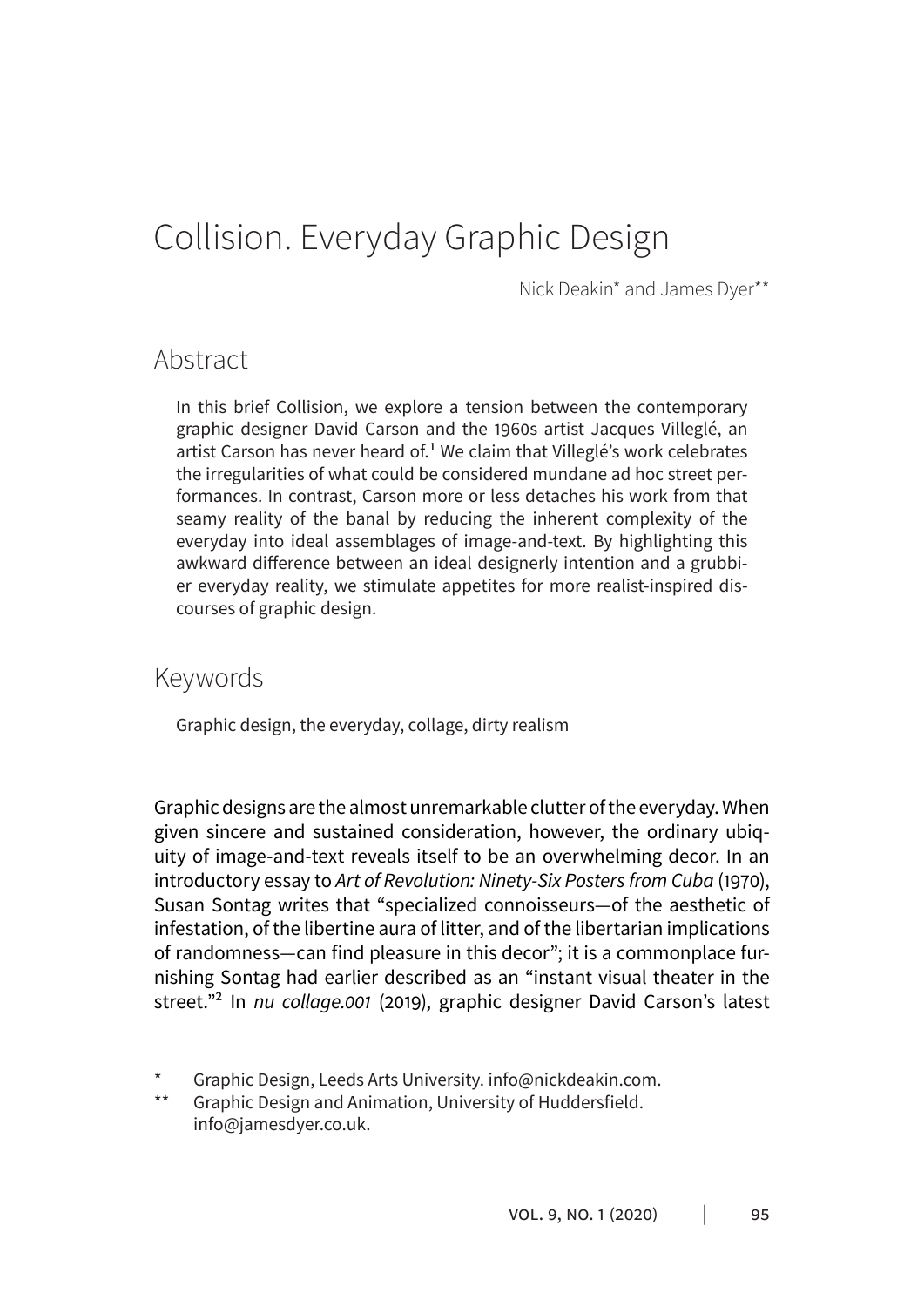#### Nick Deakin and James Dyer



Figure 1. David Carson, "Great find . . ." *Instagram*, April 8, 2019, https://www. instagram.com/p/BwAGcYMHvk7/. Reproduced with the kind permission of the author.

book, the "theater in the street" is a prominent motif. Carson's unique designs in the 1990s were bold graphic experiments laid out in fractured compositions. Despite these earlier works also evoking the analog lyric of the street—often erroneous, and resembling something primitive—they were digital creations. As such, Carson's earlier collages, which seem to be made up of incidental scavenged fragments of other graphic images, are actually more procedural and deliberate than they appear. Carson's new collage works, however, feature actual bits of stuff found in pedestrian spaces, which he assembles manually on paper. Turning away from his desktop computer, Carson now faces the contingent materiality of the everyday. Leafing through nu collage.001, there are similarities between Carson's work and the work of the 1960s French *nouveau réalisme* art movement*.* For the sake of this brief Collision, we will focus on the work of Jacques Villeglé, a prominent figure of the movement.

This is not the first time Carson and Villeglé have been compared: design writer Rick Poynor has already drawn astute observations in this vein.3 However, it strikes us that the aesthetically similar works of Carson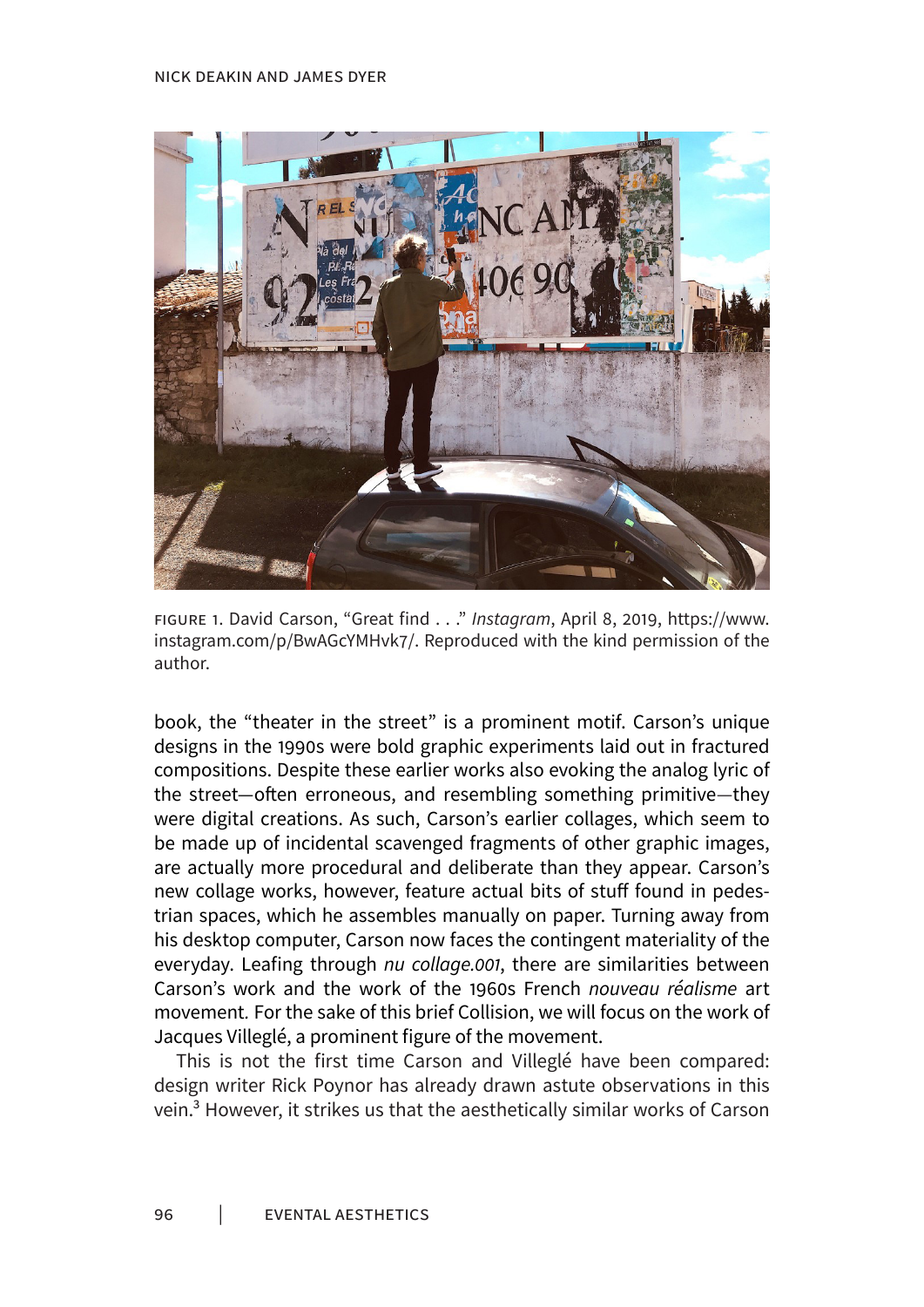and Villeglé, which show them to be specialized connoisseurs of surface wreckage, have generally been given more attention than their ideologically divergent treatments of the everyday. For instance, on the one hand, Villeglé's more artistic sensibility is occupied by the pluralities of *des réalités collectives* (collective realities).4 On the other hand, Carson's enduring enterprise of poststructural graphic design appears to privately limit the multiplicity of the collective public. Curiously, when considering their context in the "instant visual theater" of the street, Villeglé celebrates the irregularities of what could be considered mundane impromptu street performances. Carson, instead, is more or less detaching his work from that seamy reality of difference by reducing the inherent complexity of the everyday.

For example, in a photograph on his Instagram account, Carson is somewhere in Barcelona standing on a car roof (figure 1). With his arm outstretched, he photographs a dilapidated billboard. He captions the photograph: "most of these old #billboards arnt [*sic*] great, but occasionally . . . this one really works well."<sup>5</sup> Just like Sontag's connoisseur, Carson is finding "visual gratification in the unplanned collage of posters (and neon signs) that decorate the cities."6 Carson comments further on his photograph: "I looked into cutting out the right half, but heavy, awkward, might look suspicious etc. . . . not sure how I'd get it back." Consequently, in a pantomime of the original billboard, Carson recreates the aesthetic of infestation, litter, and randomness in a poster for Barcelona's design festival, *OFFF* (figure 2).

Carson's ideological treatment of the everyday is made apparent in this encounter with the unwieldy billboard. He eliminates unwanted excesses and picks out specific sections to emphasize more general aesthetic qualities. As such, that particular billboard, along that particular street, on that particular day, is designed into a poster of folds, tears, and overlaps that lacks a particular situation. As a designer, Carson must exclude and abstract. This is a fundamental tenet of de-signing: he must reduce to sign. Carson's treatment of the everyday in his graphic designs is a kind of "extensive abstraction" away from the complex and ruinous real, and towards the more meaningful designerly ideal.7 Consider *Ray Gun* magazine, for example, where Carson was art director. In producing intentionally illegible, seemingly misprinted, and supposedly haphazard magazines, Carson defined a now renowned grunge aesthetic for *Ray Gun*. But this appearance of a publication post-catastrophe arises from deliberate, adroit design sensibilities. In her introduction to *Ray Gun: The Bible of Music and Style*, singer-songwriter Liz Phair brings *Ray Gun*'s aesthetic appetites down to a sullied everyday realism. About the streets of Chicago, Phair writes: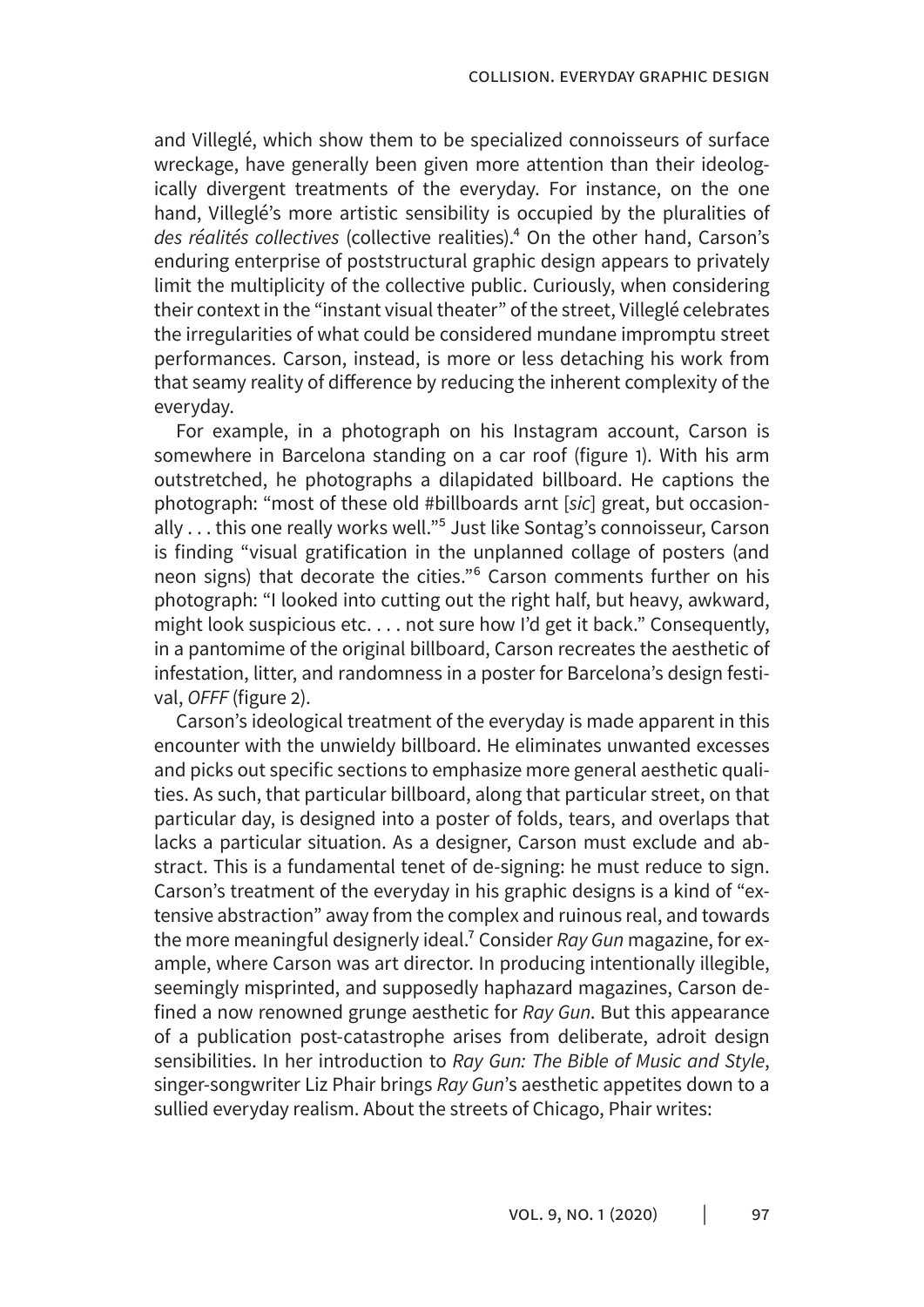

Figure 2. David Carson, "nucollage poster." *Instagram*, April 27, 2019, https:// www.instagram.com/p/BwwLhXJntqh/. Reproduced with the kind permission of the author.

We paid attention to the graffiti and wheat-paste posters in our neighbourhood . . . We walked around a pre-gentrified metropolis, trying to tune out the ugly buildings, the endless concrete, and the lurid business signs missing essential lettering. We learned to see beauty in the way the rain would wash away ink or how weathering would expose layers of previous posters.8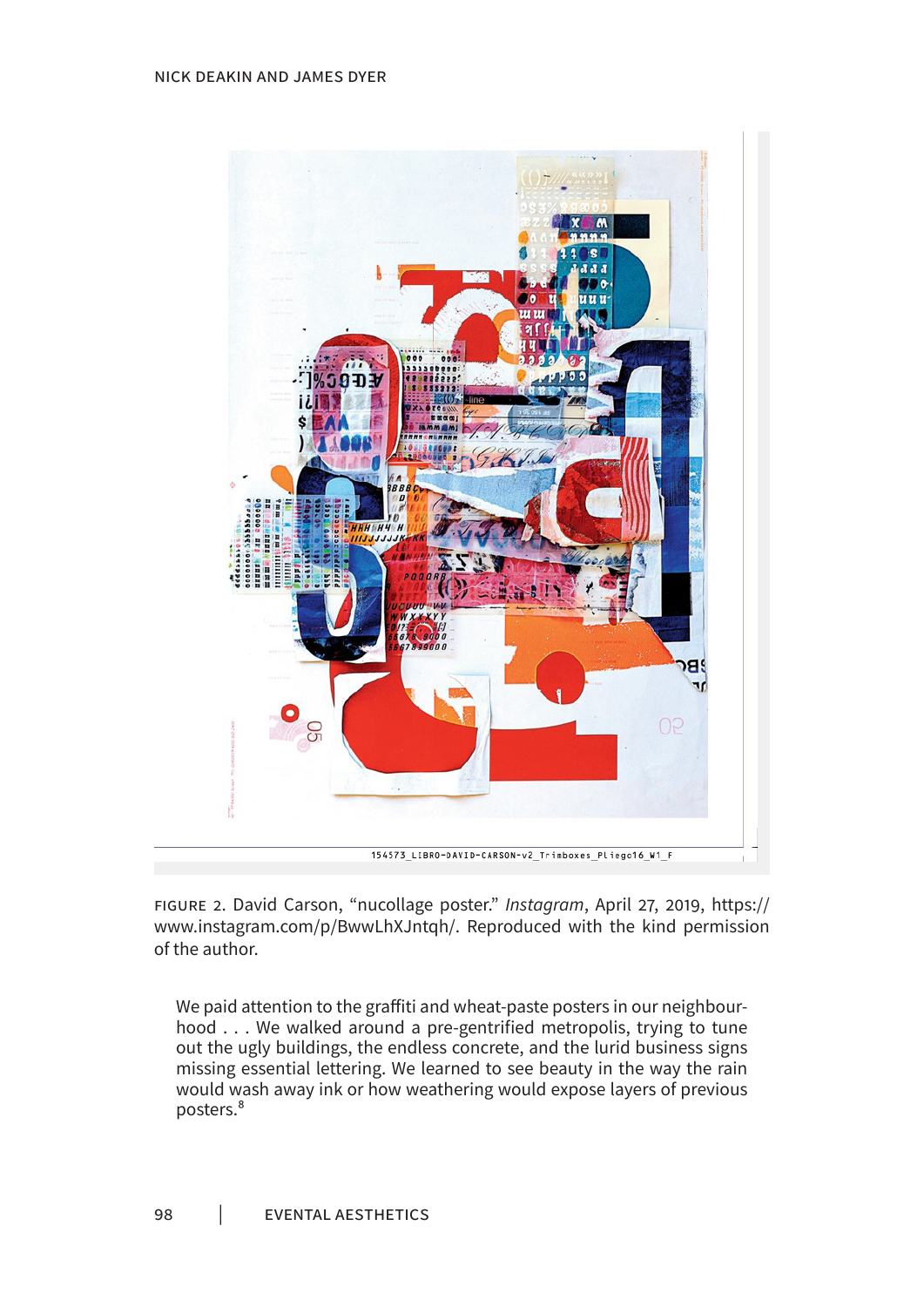It seems to us that this more designerly connoisseurship of the everyday is tinted with a kind of idealism that optimistically evades the present; it is as if the visionary designer wills the world into something other. Phair, walking along the streets of Chicago with the connoisseur's point of view, is looking for a particular kind of urban decay that has a more significant quality—what a designer or "connoisseur" might find to be an ideal aesthetic—than what is ineluctably just there, such as "the ugly buildings, the endless concrete, and the lurid business signs missing essential lettering."<sup>9</sup> Designers navigate the everyday through their vision of an ideal, which is separate from their sight of what is imminently present. Surely, when design is framed in these more discursive terms, the awkwardly banal characteristics of the everyday should inspire the discourse, rather than distract the connoisseur—after all, this is where all designs ultimately reside: in the ugly, monotonous, and absurd planes of everyday life.

In contrast to Carson's treatment of the everyday, Villeglé's 1959 solo exhibition *Les lacérés anonyme* (Anonymous Lacerators) featured posters torn and unstuck from the streets of Paris, which were then mounted on canvas and exhibited in art galleries. The affiches lacérées (lacerated posters) claim passersby as their authors because these passersby have, by ripping and tearing—lacerating—the posters they walk past, collectively intervened in the way these commercial images manifest in the everyday. In the works of *Les lacérés anonyme*, we are goaded to admire the unschooled hand of anonymous pedestrians as artistic works of décollage. Villeglé's open works insist on the excesses of image-and-text because they always remain, in some sense, public and unmanaged. In this way, Villeglé's works do not lose the qualities that have been abstracted, namely, that situated condition of the everyday. Instead, the work is only ever loosened, slightly, from its referent. Like an anti-object, the affiches *lacérées* are made without intention or plan—in other words, without design. Nonetheless, they are still made by hand: by ripping, tearing, pulling, crumpling. Alternatively, rather than being drawn into the exchanging play of "collective realities," like Villeglé is, Carson appears to be more interested in the way the "aura of litter" arises without the hand, like an acheiropoieton in wreckage.<sup>10</sup> Villeglé's passion for the violent immediacy of designs that have been lacerated is not the same, either ideologically or aesthetically, as Carson's appreciation for designs that have been weathered and washed away.

It appears to us that when graphic designs are framed in discursive terms, which they rarely are, it would be unusual for their less than ideal everyday existence to be given sincere attention. Instead, what we find is more of an archivist's adoration of the past—typically making monuments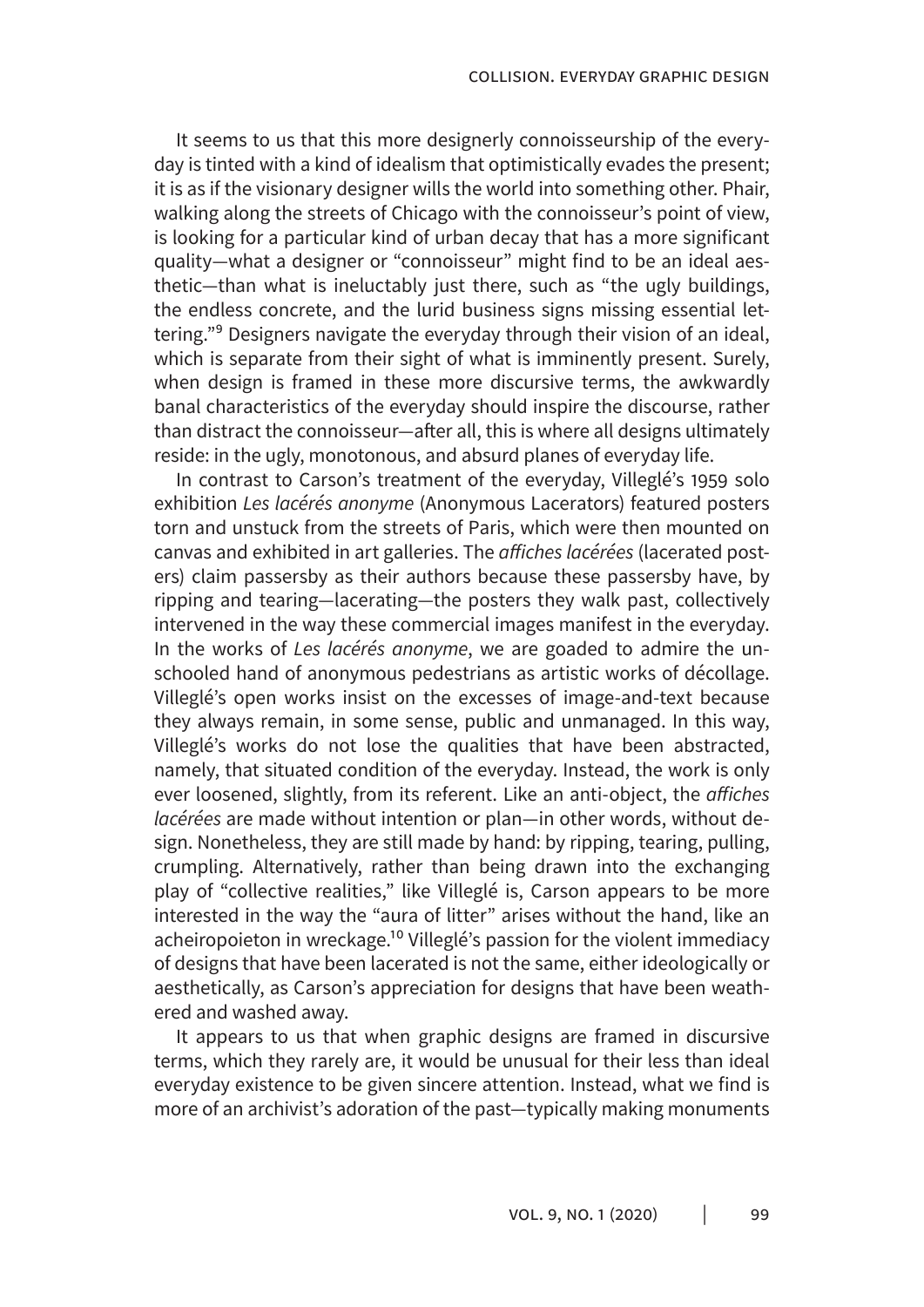of the Swiss, Dutch, and German design schools—or catalogs of twee design self-help guides.<sup>11</sup> It appears that in critical reflections on graphic designs we are yet to see those sullied posters and spoiled fliers in a way that does not either transpose them out of their situated context or sensationalize them above the real.

Once designs are in position idealism slips into realism. But where is that realism when graphic design is framed in more discursive terms? Why is the idiosyncratic experience of an almost unremarkable reality, with its grubby patina, not intriguing enough to designers without needing to be strained into unusual shapes or otherwise passed over as something irrelevant? In admiration for the mundane, is it possible to consider the largely unacknowledged realism of the day-to-day in graphic design without resorting to marvelous spectacles? Is it possible to be a designer (away from the desk) situated in the world with imminent experiences of design that contradict the aesthetic or utilitarian intentions of their designers? Or is that blasphemous? What if, as designers, we don't play along? Wandering with curiosity among the obviousness of the everyday, what if we treat it as it is, as a confusing, ambiguous, ongoing moment, and embrace the inevitable relapse of the designerly ideal back into the mundanely real?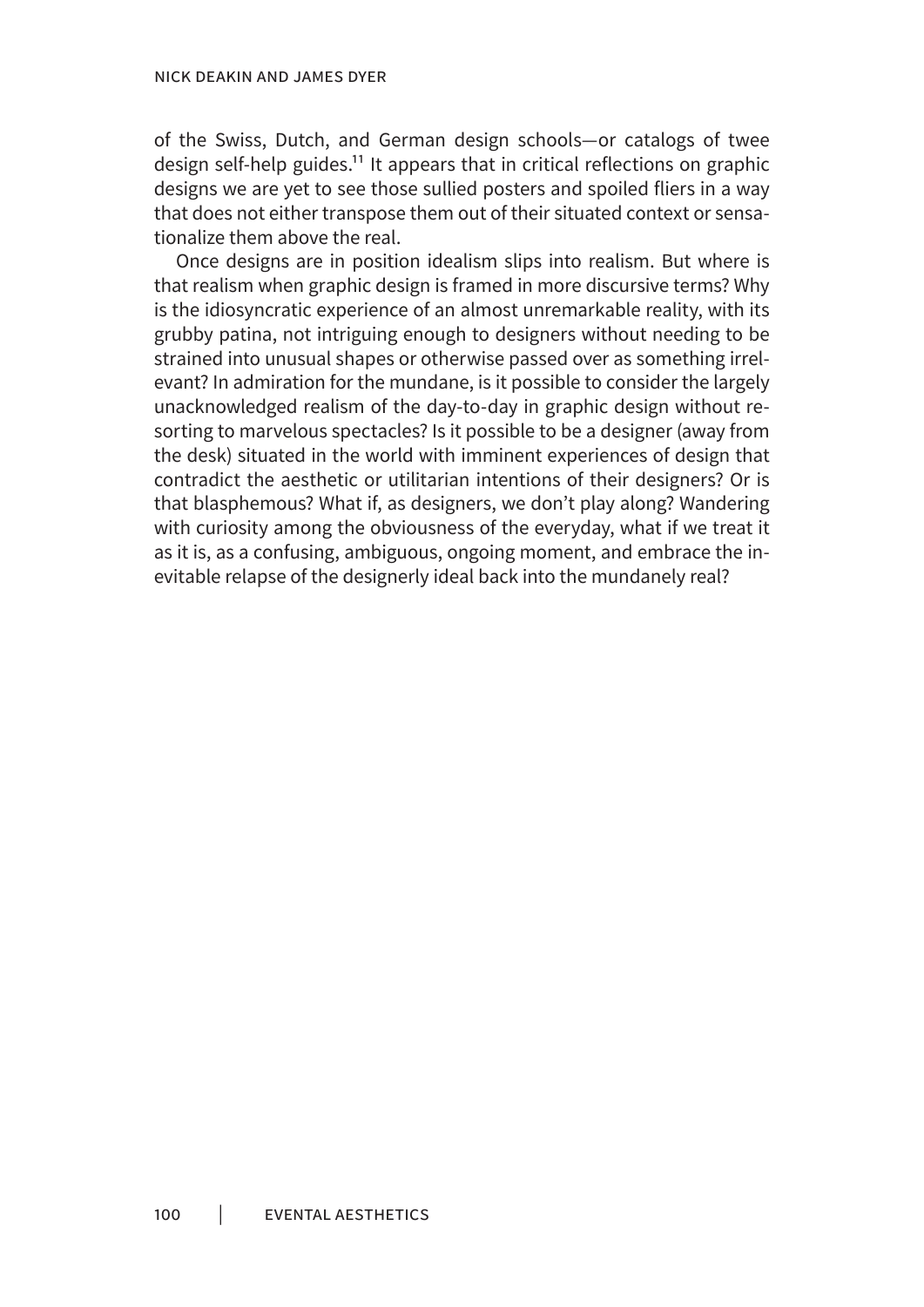# Notes

- 1 Shane de Lange, "Design Culture: Reviving Graphic-Design Craft-Interview with David Carson," 11 March 2019, https://www.marklives.com/2019/03/ media-design-reviving-graphic-design-craft-david-carson-interview/.
- 2 Susan Sontag, "Posters: Advertisement, Art, Political Artifact, Commodity," in *Art of Revolution: Ninety-Six Posters from Cuba*, ed. Douglas Stermer (London: Pall Mall Press, 1970), i–xxiii.
- 3 Rick Poynor, "Surface Wreckage", *Eye Magazine* (1999).
- 4 Anne-Lise Quesnel, "Jacques Villeglé—François Dufrêne—Pierre Restany: 'Collective Realities,'" *Critique d'Art* no. 40 (2012): 130–45.
- 5 David Carson, "Great find," Instagram, April 8, 2019, https://www.insta gram.com/p/BwAGcYMHvk7/.
- 6 Sontag, *Posters,* xiii.
- 7 Alfred North Whitehead, *The Concept of Nature* (Cambridge: Cambridge University Press, 1920), 74–98.
- 8 Liz Phair, "Ray Gun and the politics of mystery," in *Ray Gun: The Bible of Music and Style*, ed. Marvin Scott Jarret (New York: Rizzoli, 2019), 68–79.
- 9 Phair, *Ray Gun*, 17.
- 10 Sontag, *Posters,* xiii.
- 11 "On the Rise of the Creative Self-Help Book," *Creative Review*, accessed August 15, 2019, https://www.creativereview.co.uk/on-the-rise-of-the-cre ative-self-help-book/.